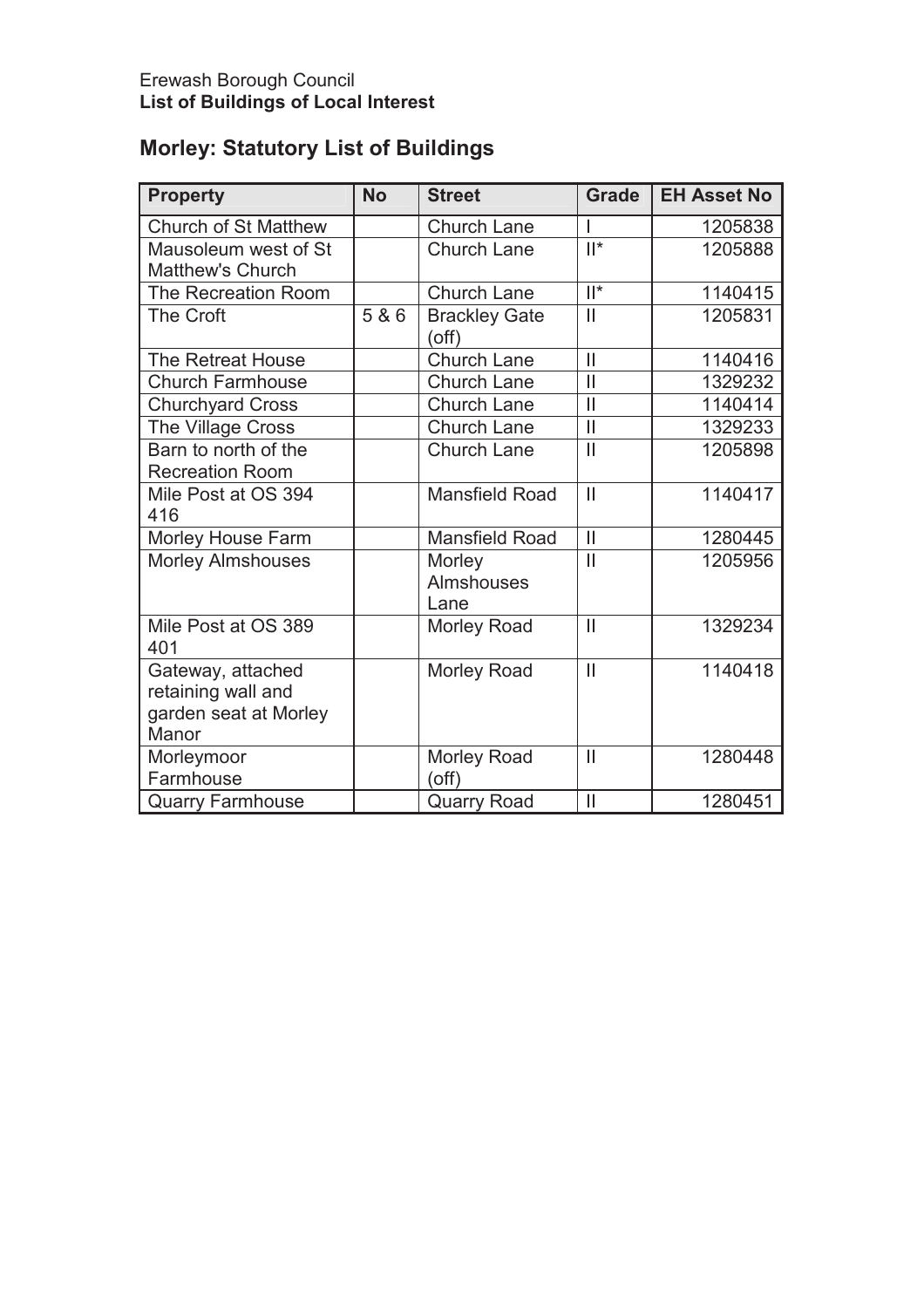| <b>Property Hayes Park Farm</b> |
|---------------------------------|
|---------------------------------|

| Number   |                   | Easting        | 440811        |
|----------|-------------------|----------------|---------------|
| Street   | <b>Moses Lane</b> | Northing       | 341297        |
| Township |                   | Our Ref        | <b>LL/577</b> |
| Parish   | <b>Morley</b>     | <b>DCC Ref</b> |               |

| Easting        | 440811        |
|----------------|---------------|
| Northing       | 341297        |
| Our Ref        | <b>LL/577</b> |
| <b>DCC Ref</b> |               |

| Thesaurus Type |                     | Date              |      |
|----------------|---------------------|-------------------|------|
| Broad          | <b>Agricultural</b> | Date range begins | 1700 |
| <b>Narrow</b>  | <b>Farmstead</b>    | Date range ends   | 1835 |

| Date              |      |
|-------------------|------|
| Date range begins | 1700 |
| Date range ends   | 1835 |

## **Description**

A farmstead, built before 1835.

The farmstead is named on Sanderson's Map of 1835.

Buildings that predate the reign of Queen Victoria are considered to have qualities of age that justify their inclusion on the Local List. The farmstead is unlikely to date to before c.1700 (the "brick threshold").

No field assessment had been made of this building by the time of publication. The building has been included on the Local List on a provisional basis.

**Photograph** 

| i ilotographi |  |
|---------------|--|
|               |  |
|               |  |
|               |  |
|               |  |
|               |  |
|               |  |
|               |  |
|               |  |
|               |  |
|               |  |
|               |  |
|               |  |
|               |  |
|               |  |
|               |  |
|               |  |
|               |  |
|               |  |
|               |  |
|               |  |
|               |  |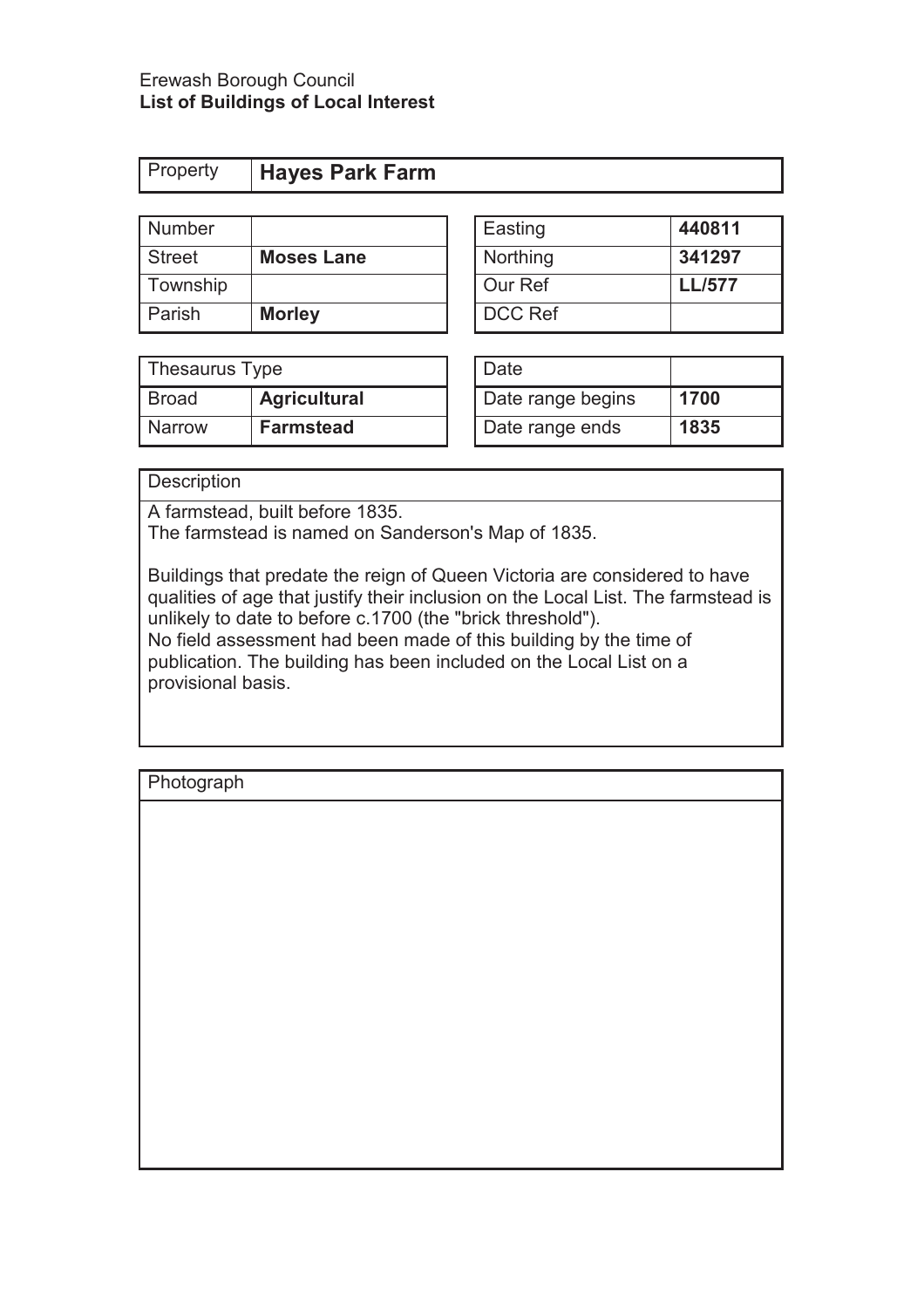| Property | Lime Farm |
|----------|-----------|
|          |           |

| Number        |                       | Easting        | 439171        |
|---------------|-----------------------|----------------|---------------|
| <b>Street</b> | <b>Mansfield Road</b> | Northing       | 340013        |
| Township      |                       | Our Ref        | <b>LL/575</b> |
| Parish        | <b>Morley</b>         | <b>DCC Ref</b> |               |

| Thesaurus Type |                  | Date              |      |
|----------------|------------------|-------------------|------|
| Broad          | <b>Domestic</b>  | Date range begins | 1786 |
| Narrow         | <b>Farmhouse</b> | Date range ends   | 1835 |

| <b>Easting</b> | 439171        |
|----------------|---------------|
| Northing       | 340013        |
| Our Ref        | <b>LL/575</b> |
| DCC Ref        |               |
|                |               |

| Date              |      |
|-------------------|------|
| Date range begins | 1786 |
| Date range ends   | 1835 |

# **Description**

A farmhouse, probably built in the late eighteenth or early nineteenth century. Altered in 1853, probably for Thomas Bailey. The farmhouse is faced in smooth render with stone dressings, beneath a plain tile roof with gable parapets. There is a central gabled porch with the datestone "TOB MDCCCLIII", flanked by vertical sash windows with wedge lintels. No contemporary farm buildings survive.

Morley's open fields were enclosed in 1786. The farmhouse is named on Sanderson's Map of 1835.

Buildings that predate the reign of Queen Victoria are considered to have qualities of age that justify their inclusion on the Local List.

Photograph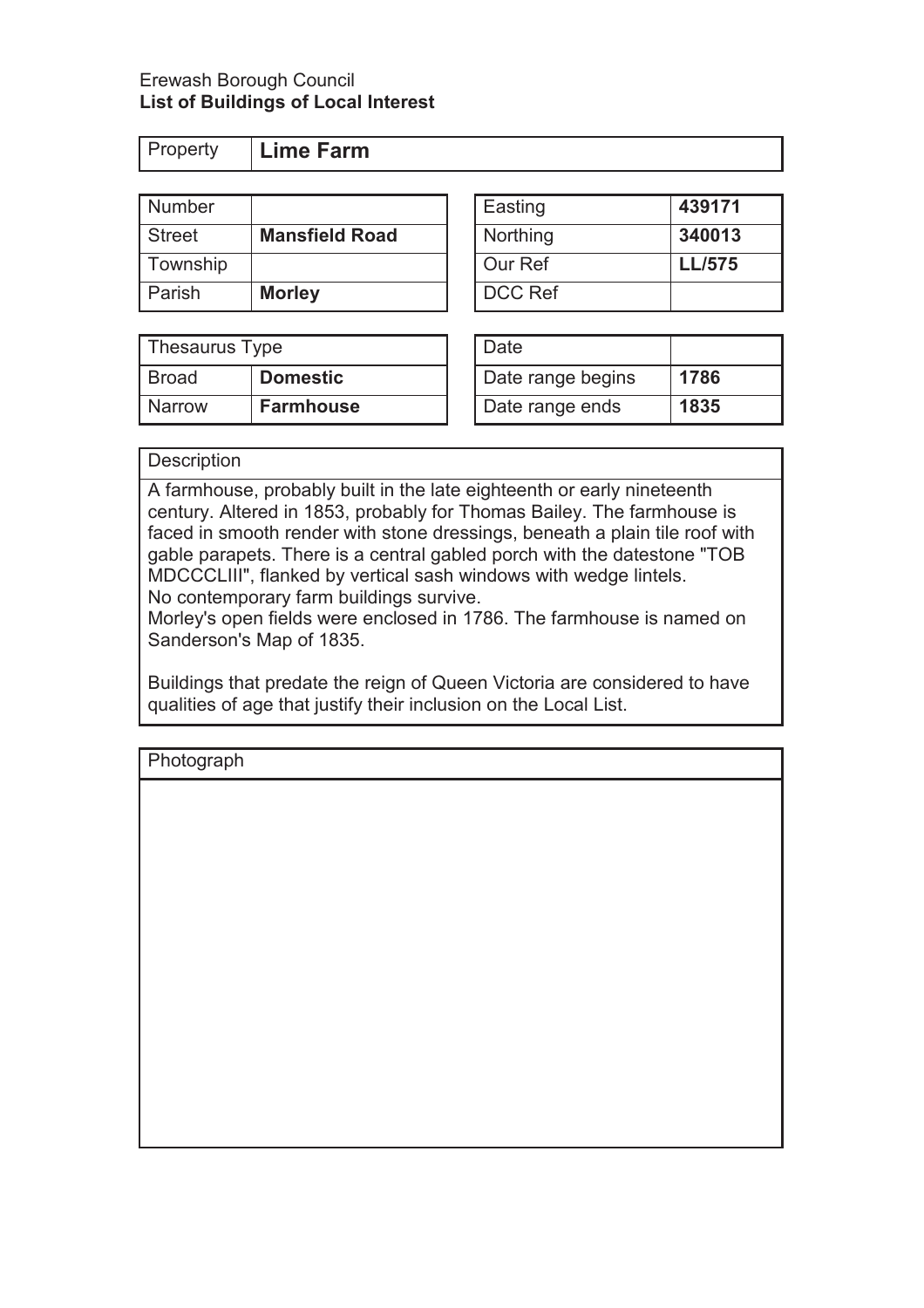**Property Broomfield Hall** 

| Number        |                    | Easting        | 438568        |
|---------------|--------------------|----------------|---------------|
| <b>Street</b> | <b>Heanor Road</b> | Northing       | 340057        |
| Township      |                    | Our Ref        | <b>LL/680</b> |
| Parish        | <b>Morley</b>      | <b>DCC Ref</b> |               |

| Thesaurus Type |                 | Date              | $L$ 19 |
|----------------|-----------------|-------------------|--------|
| Broad          | <b>Domestic</b> | Date range begins | 1873   |
| <b>Narrow</b>  | <b>House</b>    | Date range ends   | 1873   |

| Easting  | 438568        |
|----------|---------------|
| Northing | 340057        |
| Our Ref  | <b>LL/680</b> |
| DCC Ref  |               |

| Date              | L <sub>19</sub> |
|-------------------|-----------------|
| Date range begins | 1873            |
| Date range ends   | 1873            |

## **Description**

A house, built in 1873. Designed by Stevens & Robinson for Charles Schwind JP, chairman of Andrew Handyside & Co, iron founders. Later occupied by George William Crompton JP. The house is built of rockfaced stone beneath a gabled slate roof. The garden elevation features a central entrance door flanked by two-storey canted bays. A refectory block of 1982 links the house to a contemporary stable block.

The house was sold to the Derbyshire Farm Institute in 1947. College buildings to the north-east of the site are not of special interest.

The house may possess some special historic interest due to its close historic associations with Charles Schwind JP and George William Crompton JP, both of whom are figures of local interest.